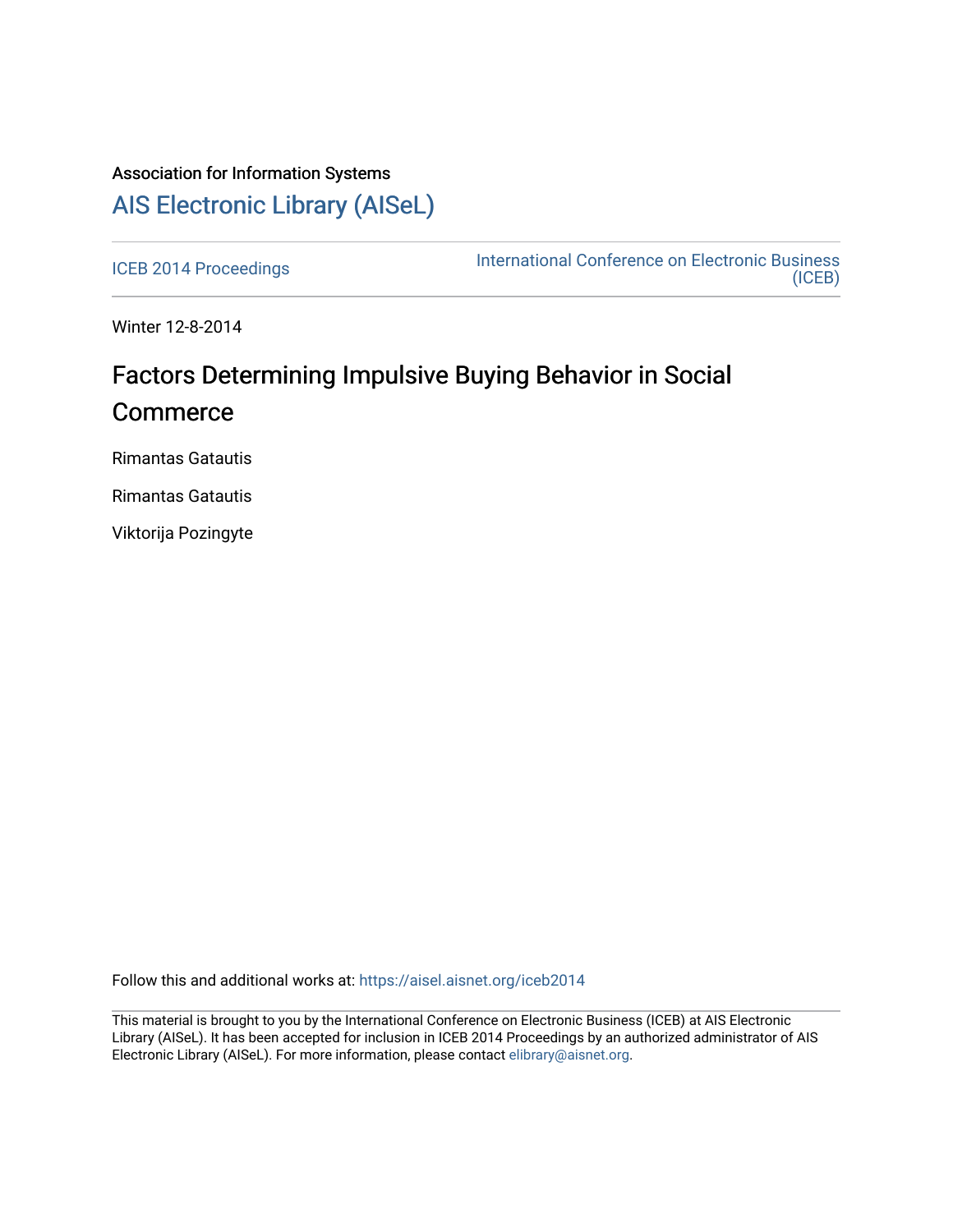### **FACTORS DETERMINING IMPULSIVE BUYING BEHAVIOR IN SOCIAL COMMERCE**

Rimantas Gatautis, Kaunas university of technology, Lithuania, rgataut@ktu.lt Audrone Medziausiene, Kaunas university of technology, Lithuania, rgataut@ktu.lt Viktorija Pozingyte, Kaunas university of technology, Lithuania, viktorija.pozingyte@gmail.com

#### **ABSTRACT**

The development of social media and electronic commerce led to new phenomena called social commerce. Companies deploying social commerce expects consumers quickly react to their propositions and usually consumer have use social media based websites for entertainment, but not for shopping. In this context such buying behavior tends to be impulsive buying behavior which is not widely analyzed in literature. In this paper we provide overview of impulsive buying behavior online and proposed model of factors affecting impulsive buying behavior in social commerce websites. The proposed model is validated in Lithuania market.

*Keywords*: Impulsive buying, social commerce, consumer behavior, factors effecting behavior.

#### **INTRODUCTION**

Recently, extremely rapid development of information technology and social networks has affected consumer behavior in the virtual environment – they became more impulsive and social. Due to this, business is interested in finding out the factors influencing impulsive buying behavior in social commerce sites. Theoretical and empirical researches showed that it is a new theme which wasn`t explored deeply before. For the following reason, the aim of the paper is theoretically validate and empirically define the factors influencing impulsive buying behavior in social commerce sites. Theoretical model will be empirically tested in the case of Lithuania.

#### **LITERATURE REVIEW**

One of the first scholars that analyzed impulse purchasing behavior in the online environment was LaRose (2001). In his study, author analyzed the factors having an impact on consumer's self-regulation browsing on a certain website. During the research, it was noticed that the rating of products, lotteries, announcements about the expiry of an auction or offer stimulate impulse buying in the online environment. In order to explore the factors influencing impulse buying behavior online, technology acceptance model (TAM) was used in this study.

Some researchers analyzed how the payment process influences impulse purchase behavior but the received results were not presentable. The researchers mentioned above suggested analyzing the phenomenon of impulse purchasing behavior in the online environment in detail, while other researchers stated that it is essential to understand how the characteristics of online environment should be changed and, consequently, the sales of unplanned goods would increase.

Gatautis and Vaičiukynaitė [9] also focus on the importance of online environment (online shops, websites) characteristics maintaining that, due to the spread of the phenomenon of e-commerce in all over the world, the analysis of online shops environment and the analysis of its characteristics have become important not only for business but also for science, as the latter elements of websites influence the behavior of consumers.

Manganari et al. [18] analyzed 43 scientific articles related to elements of an online shop and suggested the model consisting of 4 elements, correspondingly defining the environment of an online shop: website layout/design, website atmosphere/environment, website interactivity, and website social communication. Having analyzed scientific literature, Gatautis and Vaičiukynaitė [9] supplemented Manganari's et al. [18] model with a website navigation element that belongs to website layout/design. Website atmosphere/environment was supplemented by the components of information content and structure, design aesthetics, and website branding. The element of website interactivity was not supplemented, although the studies that have been carried out show that emotional response of consumers depends on website interactivity.

Shirmohammadi, Ebragimi, Ghane [25] also support the idea that due to the development of information technologies, consumers obtained the possibility to shop 24/7. Flexible schedule, opportunity to compare goods, special offers and etc. stimulated impulse purchasing behavior in the online environment as well. Koski [13] agrees that impulse buying more often observed in the online environment rather than traditional [26]. The statements and statistic facts that show the number of online purchases mentioned above stimulate the analysis of impulsive consumers' behavior in the online environment and its influencing the factors. However, before analyzing these factors, first it is necessary to pay attention to the phenomenon of impulsive consumer's behavior which, according to Madhavaram [17], is analogous in the traditional as well as online environment, except the factors influencing it.

In the scientific literature, the factors possibly having impact on impulse purchasing behavior in the online environment are analyzed as well, namely positive mood of individuals or emotional response [21], product characteristics [12], factors of online retail purchasing (e.g. website virtual environment) [12], and hedonistic motives [24] [19]. Based on the ideas of the latter scholars, it can be stated that the biggest influence for impulse purchasing behavior in the online environment is made by

*The Fourteenth International Conference on Electronic Business &*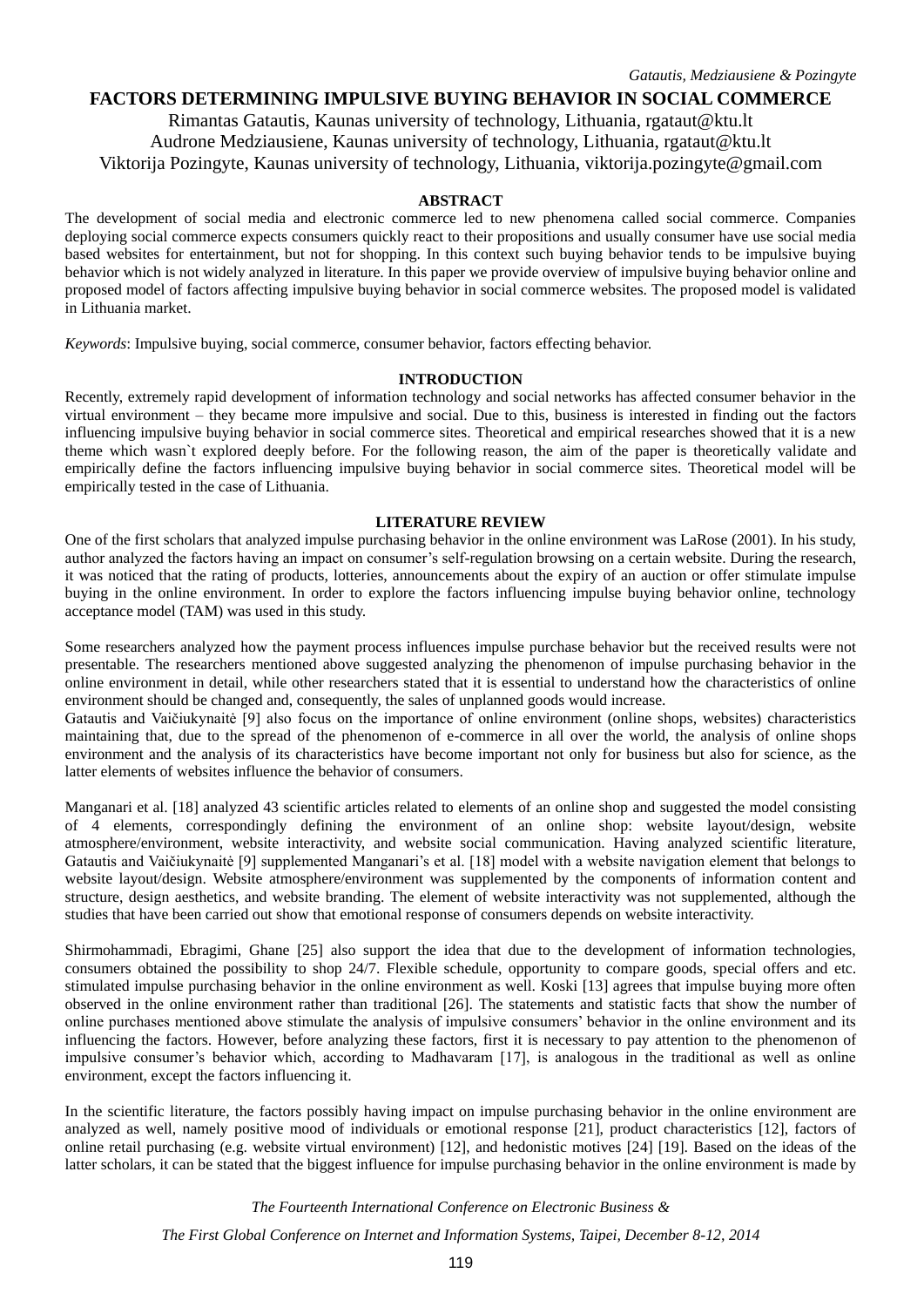the product itself and its related characteristics, constituents of online environment, experienced emotions, and hedonistic motives.

Chang, Eckman, Yan [2] state that, analyzing impulse purchasing behavior in the online environment, only some authors analyses factors affecting the interaction of stimulus (external factors) and impact on a consumer. The latter scholars analyzed hedonistic motives as moderator between external environmental stimuli and impact experienced by a consumer. The received results proved the results of previous studies that the motivation of individuals has only partial impact on the interaction between retail environment characteristics and consumer's positive emotions.

It is stated that hedonistic motivation especially interacts with social environment factors influencing positive emotions experienced by consumers. The findings presented by Chang, Eckman, Yan [2] correspond to the idea presented in the scientific literature [1] that consumers with hedonistic motivation enjoy interacting with others when they do the shopping: hedonistic motives closely interact with social factors.

It is also noticed that, exploring impulsive consumers' behavior on the social commerce websites, studies have been carried out only regarding social networks. However, in the scientific literature the opinion on whether consumers' behavior in social networks is rational or impulsive diverges. Many researchers support the opinion that consumers' behavior in the social networks is not impulsive because, before making the decision, a consumer looks for information and pays attention to recommendations. In contrast, Voight [29] believes that consumers are impulsive in the social networks and hedonistic as they enjoy shopping with others. The study that had been carried out by Ozen, Engizek [20] demonstrated that a hedonistic motive has negative impact on impulse buying on social commerce websites. The analysis of study results and scientific literature implies that the phenomenon of impulse purchasing behavior on the social commerce websites has not been explored yet.

Based on the analysis of scientific literature, the conceptual model has been shaped, allowing determining the factors that influence impulse purchasing behavior on the social commerce websites. Madhavaram [17], Chang et al. [2], Romera, Borja, Descals [24], Floh, Madlberger [7], Liu, Li, Hu [15], Gao, Bai [8] and others analyses impulse purchasing behaviour in the online environment according to the S-O-R model (Stimulus-Organism-Response).

When analyzing impulse purchasing behavior in the online environment, Parboteeah et al. (2009), Dawson, Kim (2009), Kacen et al. (2012), Matic, Vojvodic (2013) state that the biggest influence on impulsive behavior is made by the product itself and its related characteristics, constituents of virtual environment where the purchasing and hedonistic motives of an individual occur [21], [5], [12], [19]. Since the phenomenon of impulse purchasing on the social commerce websites is not explored enough in the scientific literature and the studies are not carried out regarding this topic, the assumption can be made that the factors mentioned above influence the analysis of impulse behavior and social commerce websites, as this occurs in the online environment anyway.

Taking into consideration that social commerce websites is the integration of electronic commerce websites (i.e. online shops) and social media, website layout, design, website atmosphere, website interactivity, and website social communication refer to the social characteristics of online shop environment [18], [9]. Characteristics of social commerce websites can be supplemented by the characteristics of social networks structure: strength of connections, network density, network centralization, and similarity [23].

It is also noted in the scientific literature that analyzing impulse purchasing behavior in the online environment, the authors highlight hedonistic motives of an individual, which consequently are analyzed as moderator between external environment stimuli and a consumer in a conceptual model based on Chang, Eckman, Yan [2]. A consumer experiences a positive or negative effect, i.e. positive or negative emotions [28]. According to Verhagen, Dolen, [28], positive emotions such as excitement/ardor and enthusiasm may stimulate the consumers' needs to purchase the product for an instantaneous reward. Whereas negative emotions such as sensibility irritation or other misfortunes may foster impulse buying, as they help a consumer feel better at that time. After the effect evoked by external stimuli, a consumer moves to impulse buying on the social commerce websites.

Considering these factors we proposed conceptual research model which is presented in Figure 1.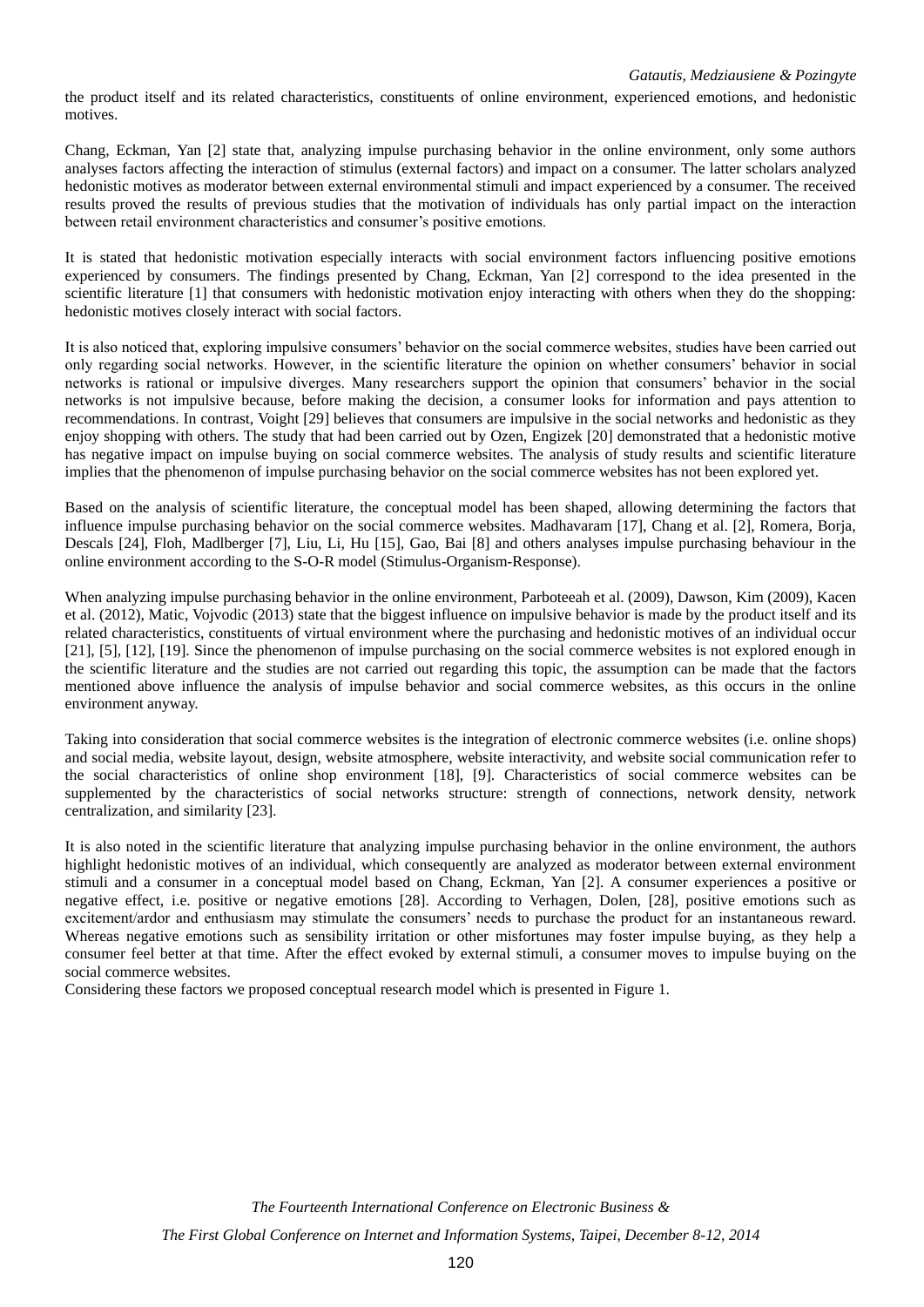

Figure 1. Proposed conceptual model of factors affecting impulsive buying behavior in social commerce website

#### **EMPIRICAL RESEARCH METHODOLOGICALASPECTS**

*The problem of the empirical study*. Having analyzed scientific literature, it has been noticed that scholars individually analyses consumers' behavior in the online environment, the factors that affect it, impulse consumers' behavior in the online environment and consumers' behavior on the social commerce websites (integration of e-commerce and social networks). However, the relationships of the factors influencing impulse purchasing behavior and impulse purchase behavior on the social commerce websites have not been analyzed. Considering this fact, a conceptual model based on theoretical analysis has been created, leading to empirical inspection.

Taking into account the relationship of the factors influencing impulse purchasing behavior on the social commerce websites in the conceptual model and theoretical analysis of scientific literature, the following hypothesis have been formulated:

H1a – the atmosphere of the website influences consumer's positive impact on the social commerce websites in the case of impulse buying.

H1b – the layout of the website influences consumer's negative impact on the social commerce websites in the case of impulse buying.

H2a – the price of goods influences consumer's positive impact on the social commerce websites in the case of impulse buying.

H2b – the rate of buying influences consumer's negative impact on the social commerce websites in the case of impulse buying.

H3a – consumer's positive impact on the social commerce websites in the case of impulse buying evoked by website social interaction is conditioned by individuals' hedonistic motives.

H3b – consumer's negative impact on the social commerce websites in the case of impulse buying evoked by website atmosphere is conditioned by individuals' hedonistic motives.

H3c – consumer's positive impact on the social commerce websites in the case of impulse buying evoked by the price of goods is conditioned by individuals' hedonistic motives.

H3d – consumer's negative impact on the social commerce websites in the case of impulse buying evoked by purchasing rate of goods is conditioned by individuals' hedonistic motives.

H4a – positive impact on the consumer influences impulse buying on the social commerce websites.

H4b – negative impact on the consumer influences impulse purchasing behavior on the social commerce websites.

Carrying out the research on the factors influencing impulse purchasing behavior on the social commerce websites, the model of non-random selection – convenience selection has been chosen. Sample size and its selection, is an important factor when undertaking researches. Two factors determine sample size: population size and sample error. Regarding the aim of the research, people who buy impulsively on the social commerce websites are important for this research. Since such statistics has

*The Fourteenth International Conference on Electronic Business &*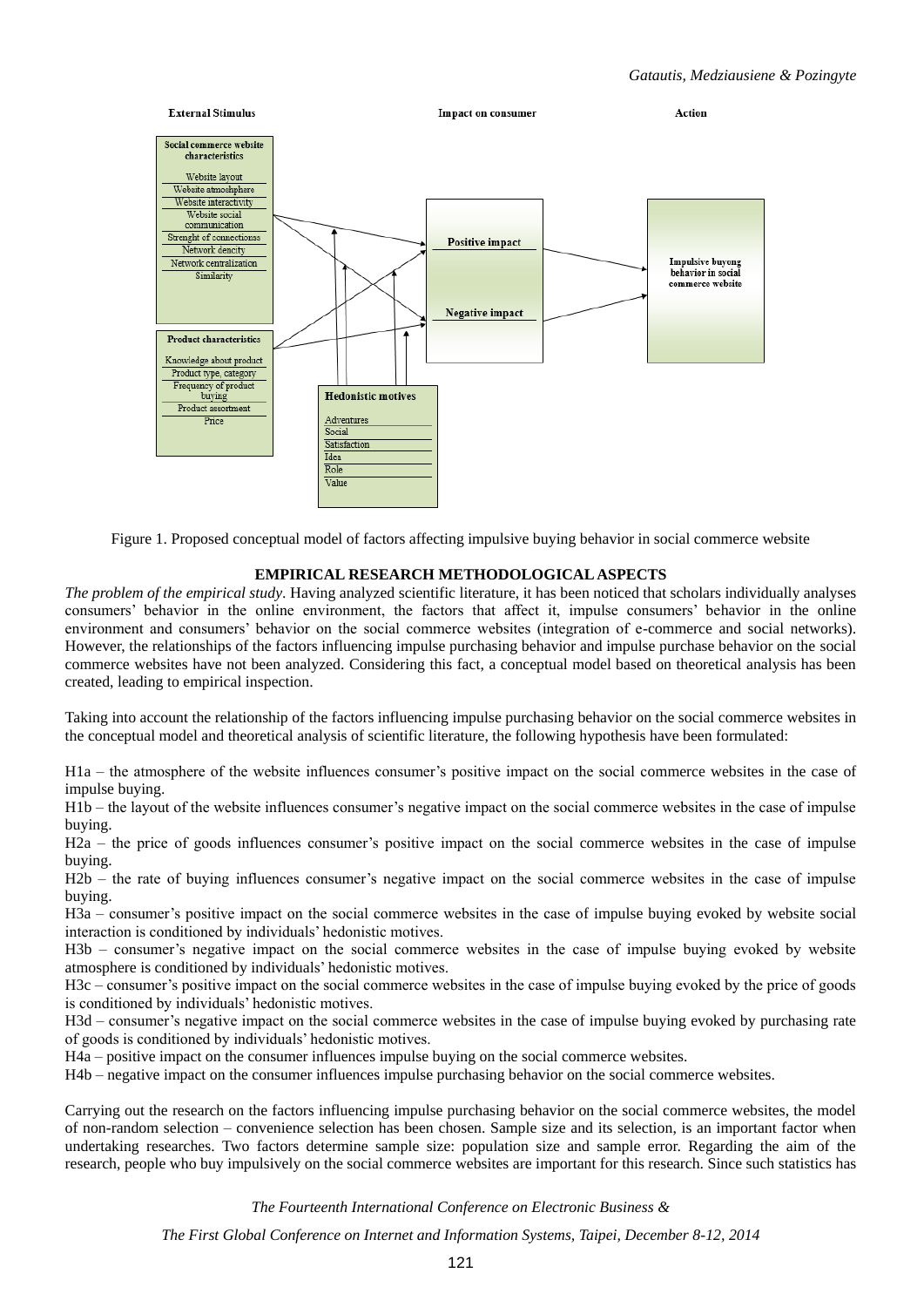#### *Gatautis, Medziausiene & Pozingyte*

not been provided, the sample of the research is people who use online purchasing services. Based on the data of Statistics Lithuania of 2014, in 2013 the number of residents that use e-commerce increased up to 25.5 % (i.e. 757.835 residents). Based on Pukėnas (2009), given that sample error is  $\pm 10\%$ , it is necessary to survey 96 respondents. Although there have been 158 respondents questioned, 102 of which have bought impulsively on the e-commerce websites, the research is treated as pilot, disassociating from all results and assessment.

In order investigate individual external factors influencing impulse purchasing behavior on the social commerce websites in the Lithuanian case, a questionnaire has been composed. In the introductory part of the questionnaire, the information on the aim of the research, purpose and anonymity has been provided. Moreover, there is an example of how to mark the answers. All questions for the respondents are closed-ended.

The research has been conducted during the period of 14-30 April, in 2014, and published on the website www.apklausa.lt. Taking into account the topic under analysis and the chosen method of selection, the questionnaire has been sent to the respondents who are the users of the social network Facebook.

Stage 5. The presentation and discussion of the results. The data obtained during the research have been processed using SPSS 22 data pack. The processing of the data has been done using SPSS 22 programmer.

#### **RESULTS OF THE RESEARCH**

Before investigating the data, first, the validity analysis of the questionnaire using Cronbach`s Alpha coefficient has been carried out. This criterion shows the integrity of the scale and internal reliability. In this case, general reliability (validity) of the questionnaire is evaluated as very high as it has reached 0.901.

In order to determine which statistic methods are necessary and advisable in the case of analyzed data, the Kolmogorov-Smirnov test has been done. Based on received results, it can be stated that abnormal distribution is typical for many variables, as p<0.05. Only the distribution of two variables, i.e. social communication and adventure motives is normal, as p>0.05. Regarding received results, nonparametric statistic methods are still applied to the analysis of the gathered data (Pukėnas, 2009). In addition to this, to determine relationship between variables, Spearman's correlation coefficient, measured according to variables rage scale, is used.

Respondents' sociodemographic characteristics. Generalizing the characteristics of the respondents in the survey, one may state that more than a half of the respondents, i.e. 64.6 % have bought impulsively on the social commerce websites at least once. The latter sample of the respondents is used for further analyses: correlation and regressive data analysis. It is also important to mention that women was the biggest number of all respondents (78.5 %), while among the respondents, who bought impulsively on the social commerce websites at least once, women composed 81.4 %. According to the age, impulsive buyers distributed evenly (39.2 %) among the age of 18-25 and 26-37. Analyzing the respondents according their income who bought impulsively, it is noted that most respondents receive 1001-2000 LTL per month (40.2 %).

Evaluating received averages of factors, it may be seen which factors have been evaluated most positively by the respondent, taking into account their impulsive behavior on the social commerce websites. As respondents maintain, the highest evaluation goes to product price (6.5 point out of 7), product type (6.27), variety of goods (6.06), value motive (5.91), and layout of social commerce website (5. 74). Generalizing the averages of factors, the respondents evaluate the factors related to product characteristics most favorably. In order to find out whether the results of evaluated averages coincide with the factors influencing impulse purchase behavior on the social commerce websites, it is necessary to carry out correlation and regression analysis.

Generalizing the relationship between social commerce factors and negative impact on the consumer, the results are statistically insignificant, as in all cases (except website interactivity  $(p<0.01)$ ), p is more than 0.05 or 0.01. Low correlation is typical for all relationships, i.e. weak relationship intensity. In contrast to the factors of social commerce websites and positive impact on the consumer, in this case, negative correlation occurs (except analyzing the variable called "relationship strength" (0.60)). The results of negative correlation can be interpreted as if one variable decreases, when the other increases. In the analyzed case, one of the examples is that with the increase of network density, the negative impact on the consumer decreases.

In the analyzed case, the relationship between the factors of the product and positive impact on the consumer are statistically significant. The strongest relationship between the characteristics of goods and positive impact on the consumer is the price of goods (0.385), the frequency of buying (0.341), and variety of goods (0.324). Analyzing relationship of individual goods with consumer's negative impact, all received results (except the information about the product, where  $p=0.027$ ) are statistically insignificant, as p>0.05. In a similar way, when analyzing the relationship of social commerce factors with negative impact, moderate and low negative correlation of relationship between variable has been noticed.

Correlation analysis has been also done with the variables of individual's hedonistic motives. Taking into consideration the aim

*The Fourteenth International Conference on Electronic Business &*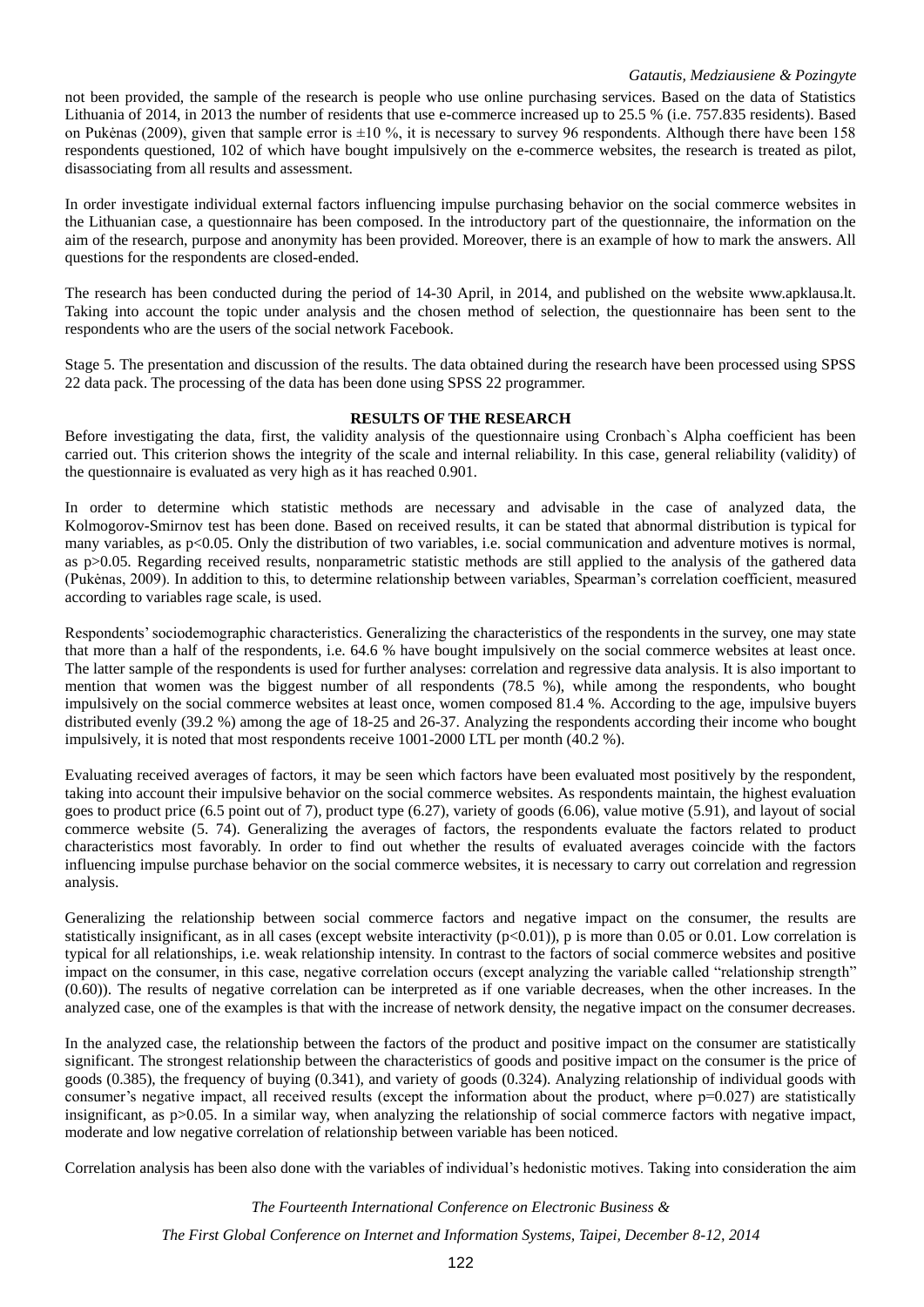of the research, it is to prove that individual's hedonistic motives influence the interaction of external stimuli and impact on consumers. Consequently, it is necessary to find out if the correlation relationship among all variables exists.

In most cases, relationships among variables are statistically significant, except the cases of connections on the website and adventure (0.209) and network density (p=0.639). The strongest statistically significant relationship has been observed between the variables of idea motives and website connections (0.622) with moderate correlation.

Analyzing the correlation relationship of the variables between the impact on the consumer (negative and positive) and impulse buying, the results have shown that there is strong relationship between the positive impact and impulse buying, where average correlation reaches  $(0.490)$  and the data is statistically significant ( $p=0.000$ ). Insignificant negative relationship is noticed between negative impact and impulse buying, i.e. with the increase of negative impact, impulse buying on the social commerce websites decreases. However, the obtained results are not statistically significant as  $p > 0.05$  (0.934).

Having determined statistically significant relationships between the variables (external factors, moderating factors, response for the impact on the consumer and impulse purchasing behavior) of the analyzed model in the presence of correlation, it is advisable to find out the nature of relationships. Taking into account the obtained data and aims and hypothesis of the research, two linear regression methods have been used: simple linear regression, in order to find out the impact of every factor on independent factor and multiple (many factors) linear regression, which allows analyzing the impact of several independent variables on the dependent variable. The latter is used to evaluate the influence of moderator towards interaction of external stimuli and impact on the consumer.

The relevant and reliable models identified during linear regression may be properly interpreted:

- Website layout explains 26 % of dispersion for the positive impact on the consumer
- Website environment explains 21.6 % of dispersion for the positive impact on the consumer
- Website interactivity explains 24.9 % of dispersion for the positive impact on the consumer
- Network centralization explains 30.3 % of dispersion for the positive impact on the consumer
- Positive impact on the consumer explains 20.9 % of dispersion for impulse purchasing behavior.

Having carried out the correlation analysis, it has been noticed that the negative impact on the consumer does not correlate with other variables. Therefore, the further analysis does not cover this variable. The results have also shown that there are no statistically significant relationships between the product factors and individual's hedonistic motives. However, statistically significant relationships between the factors of the product and positive impact on the consumer have been observed. Due to this reason, the product factors are not excluded and they occur in the regression analysis when analyzing the influence of product factors on positive consumer's impact.

During regression analysis, it has been determined that the factors of goods do not influence the positive impact on the consumer. 4 elements of social commerce environment make influence on positive consumers' impact leading to impulse purchasing behavior on the social commerce websites.



Figure 2. Results of factors influencing inulsive buying behavior in social commerce websites conceptual model validation in Lithuania market

Summarizing the results of empirical research, the conclusion should be drawn that impulse purchasing behavior on the social commerce websites is influenced by the following factors: network centralization (the most influential factor), website interactivity, website layout, website atmosphere/ environment, and the positive impact on the consumer of the latter factors with low or moderate correlation. Taking into consideration the last statement, 2 hypotheses presented at the beginning of the research and related to the influence of the website atmosphere on the positive consumer's impact and its influence on impulse purchasing behavior on the social commerce websites have been proved. With reference to the results, the final thesis formulates a conceptual theoretical model which can be applied to the Lithuanian case. However, not all variables may be based on the empirical research. Consequently, the model with variables (factors) influencing impulse purchasing behavior on

*The Fourteenth International Conference on Electronic Business &*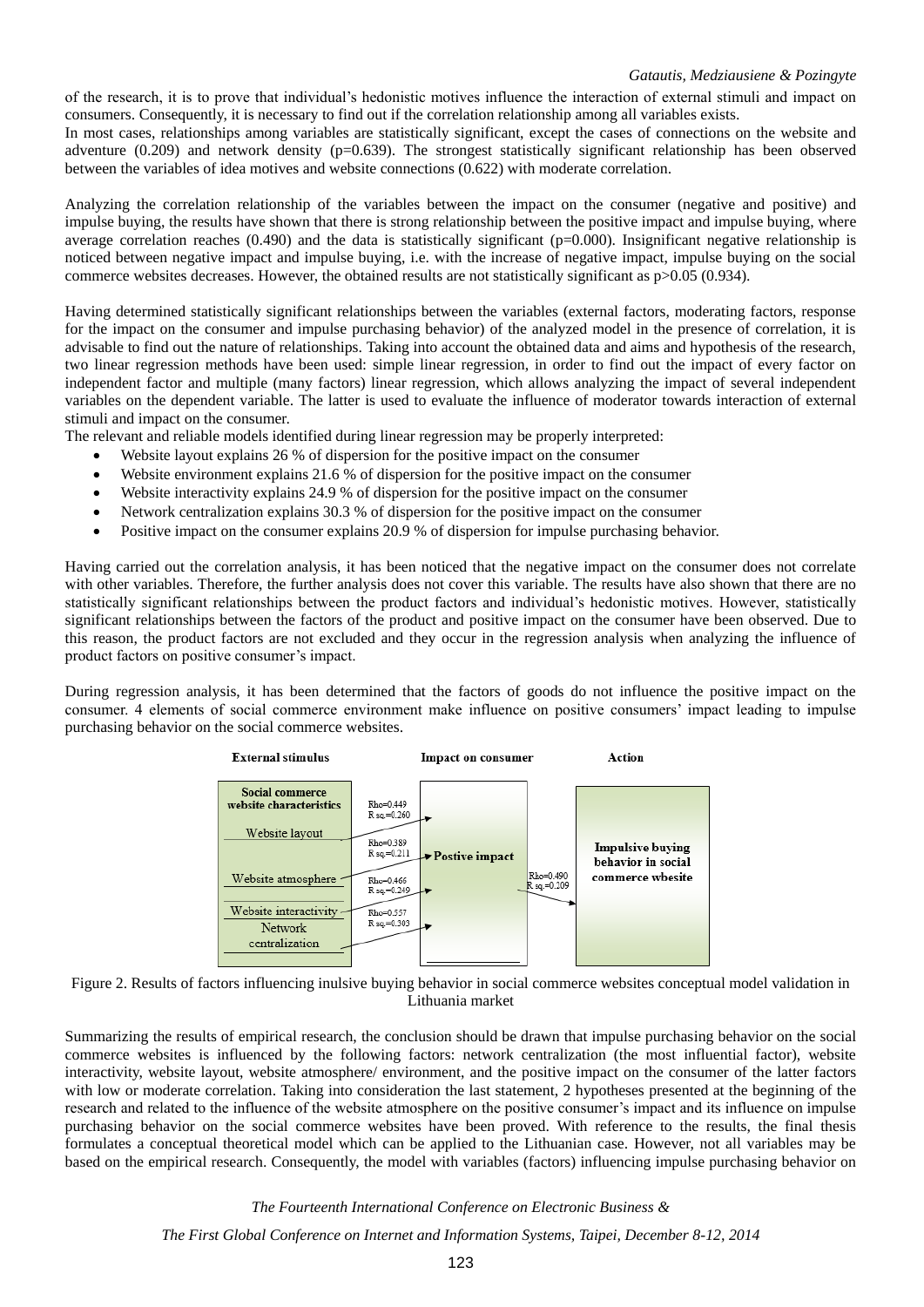the social commerce websites in the Lithuanian case has been created.

#### **CONCLUSIONS**

The study on the factors influencing consumers' behavior in the online environment has shown that these factors are divided into controlling and non-controlling. The most frequent factors in the models such as online marketing, sociocultural, and environmental factors have been determined. Whereas analyzing impulsive consumers' behavior in the online environment, the most influential factors, namely the product itself and its related characteristics, constituents of online environment, and hedonistic motives have been distinguished. The S-O-R model is often used to analyze impulse purchasing behavior.

It should be pointed out that social media influence consumers' behavior in all stages of consumer behavior and the influence is analyzed with reference to the consumers' decision making models, as well as the S-O-R model. The analysis of literature implies that the opinions of the scholars on the consumers' impulsiveness on the social commerce websites differ: some state that consumers on the social commerce websites are impulsive; the others argue that they are rational.

Having carried out the theoretical analysis of the factors influencing impulse purchasing behavior on the social commerce websites, the conceptual model based on the S-O-R model has been created. Stimulus or external factors are considered to be the characteristics of social commerce website environment and the factors of goods influencing positive and negative impact on the consumer. Finally, impulsive purchasing behavior on the social commerce websites occurs. Hedonistic motives of the individual are treated as a moderator between external factors and the consumer.

Based on the empirical research results, the conclusion has been drawn that, in the Lithuanian case, the factors influencing impulsive consumers' behavior on the social commerce websites are the following: website layout/design, website atmosphere/environment, website interactivity and network centralization as the most influential factor of all. These factors influence the positive impact on the consumer, leading to impulse purchasing behavior on the social commerce websites. The influence of other factors on the impulse purchasing behavior on the social commerce websites that belong to the conceptual model has not been determined in the Lithuanian case. The influence of the moderator (individual's hedonistic motives) has not been identified as well.

#### **REFERENCES**

- [1] Arnold, M.J. & Reynolds, K.E. (2003) 'Hedonic shopping motivations', *Journal of Retailing*, Vol. 79, pp. 77–95.
- [2] Chang J.H., Eckman M., Yan N.R. (2011). *Application of the Stimulus-Organism-Response model to the retail environment: the role of hedonic motivation in impulse buying behavior*. Taylor & Francis. USA.
- [3] Cheung M.K.Ch., Zhu L., Kwong T., Chan W.G., Limayem M. (2003). *Online consumer behavior: A review and Agenda for future research*. City University of Hong Kong: Hong Kong.
- [4] Chiu M.C., Wang T.G.E., Fang H.Y., Huang Y.H. (2014). *Understanding customers' repeat purchase intentions in B2C e-commerce: the roles of utilitarian value, hedonic value and perceived risk*. Wiley Publishing Ltd.
- [5] Dawson S., Kim, M. (2009). 'Cues onApparel websites that Trigger Impulse Purchases', *Fastion Marketing and Management.*
- [6] Donthu, N., & Garcia, A. (1999). 'The Internet shopper', *Journal of Advertising Research*, Vol. 39, No. 3, pp. 52–58.
- [7] Floh A., Madlberger M. (2013). *The role of atmospheric cues in online impulse-buying behavior.* Science Direct. Viena: Austria.
- [8] Gao L., Bai X. (2014). 'Online consumer behaviour and its relationship to website atmospheric induced flow:Insights into online travel agencies in China', *Journal of Retailing and Consumer Services*.
- [9] Gatautis R., Kazakevičiūtė A. (2012). 'Consumer behavior in online social networks: review and future research directions', *Economics and management*.
- [10] Gatautis R., Vaičiukynaitė E. (2013). 'Website atmopshere: towards revisited taxonomy of website elements', *Economics and management,* Vol. 18, No. 3.
- [11] Hou J., Elliott K. (2014). 'How do online bidders differ from non-bidders? ', *Journal of Retailing and Consumer Services 21*, pp. 18–25.
- [12] Kacen, J., Hess, J., & Walker, D (2012) 'The influence of product and retailing factors on consumer impulse purchases', *Journal of Retailing and Consumer Services*, Vol. 19, No.6, pp.578–588.
- [13] Koski, N. (2004). 'Impulse buying on the internet: encouraging and discouraging factors. *Frontiers of E-Business Research*, pp. 23-35.
- [14] Li N., Zhang P. (2002). 'Consumer online shopping attitudes and behavior: an assessment of research', *Eighth Americas Conference on Information Systems. Syracuse University*.
- [15] Liu Y., Li H., Hu F. (2013). 'Website attributes in urging online impulse purchase: An empirical investigation on consumer perceptions', Elsevier B.V.
- [16] Ltifi M. (2013). 'Antecedents and effect of commitment on the impulse buying by internet', *Journal of Internet Banking and Commerce*, Vol. 18, No.1.
- [17] Madharavan, S. R. and Laverie, D.A. (2004), 'Exploring Impulse Purchasing on the Internet', *Advances in Consumer Research*,Vol. 31, pp. 59-66.

*The Fourteenth International Conference on Electronic Business &*